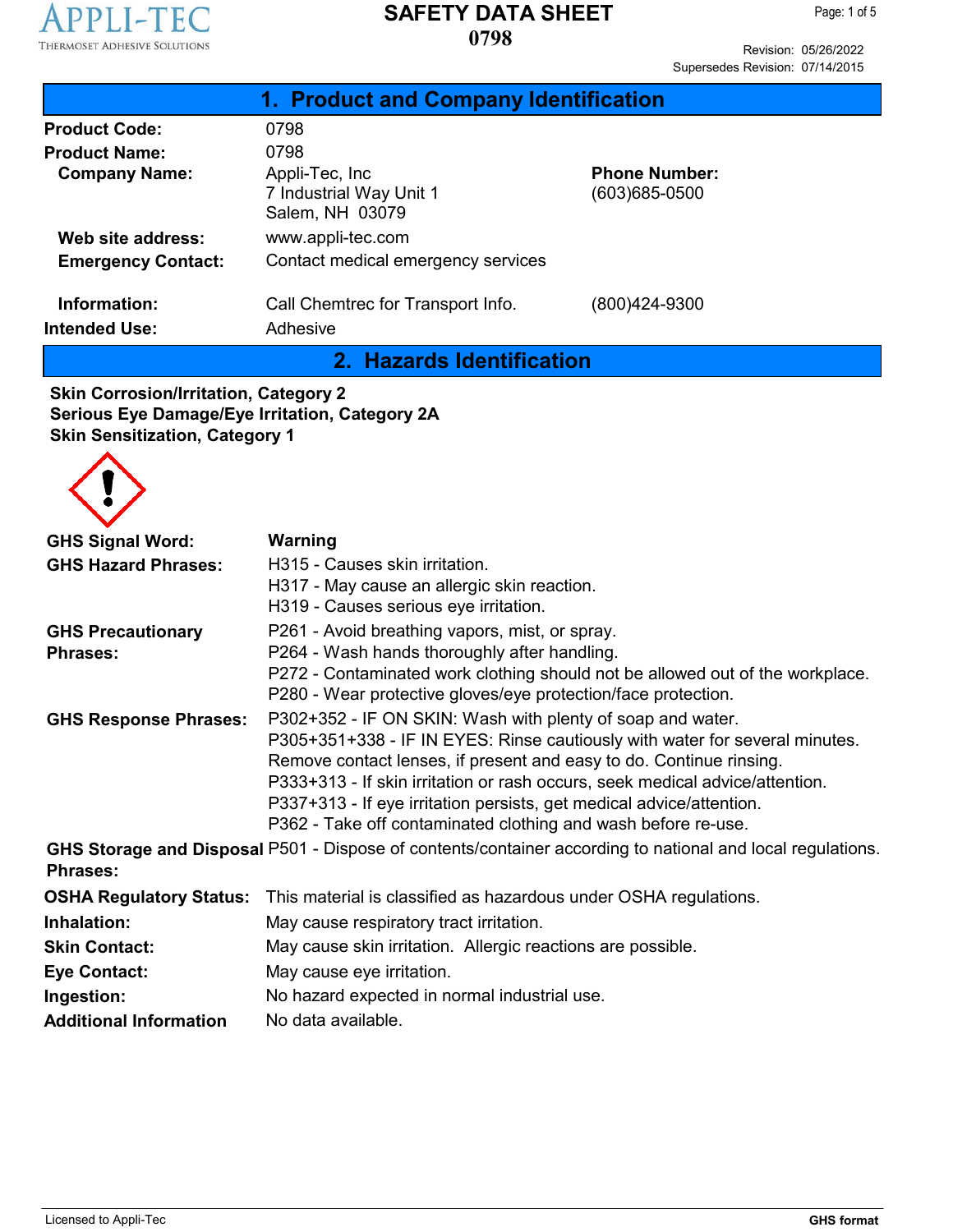

Revision: 05/26/2022 Supersedes Revision: 07/14/2015

|                               |                                |                                                                                                                                                                             | 3. Composition/Information on Ingredients                                                               |  |
|-------------------------------|--------------------------------|-----------------------------------------------------------------------------------------------------------------------------------------------------------------------------|---------------------------------------------------------------------------------------------------------|--|
| CAS#                          |                                | <b>Hazardous Components (Chemical Name)</b>                                                                                                                                 | <b>Concentration</b>                                                                                    |  |
| <b>NA</b>                     | Modified Epoxy Resin           |                                                                                                                                                                             | 30.0 -65.0 %                                                                                            |  |
| 1675-54-3                     | Oxirane,                       |                                                                                                                                                                             | $1.0 - 5.0 %$                                                                                           |  |
|                               | ethylene)]bis-                 | 2,2'-[(1-Methylethylidene)bis(4,1-phenyleneoxym                                                                                                                             |                                                                                                         |  |
| 461-58-5                      | Dicyandiamide                  | $1.0 - 5.0 %$                                                                                                                                                               |                                                                                                         |  |
| <b>Additional Information</b> |                                | Exact percentages have been withheld as a trade secret.                                                                                                                     |                                                                                                         |  |
|                               |                                |                                                                                                                                                                             | <b>4. First Aid Measures</b>                                                                            |  |
| <b>Procedures:</b>            | <b>Emergency and First Aid</b> |                                                                                                                                                                             |                                                                                                         |  |
| In Case of Inhalation:        |                                | Remove to fresh air. If not breathing, give artificial respiration. If breathing is<br>difficult, give oxygen. Get immediate medical attention.                             |                                                                                                         |  |
|                               | In Case of Skin Contact:       | Remove contaminated clothing. Wash skin with soap and water. Get medical<br>attention. Wash contaminated clothing before reuse.                                             |                                                                                                         |  |
|                               | In Case of Eye Contact:        | Immediately flush eyes with plenty of water for at least 15 minutes, occasionally<br>lifting the upper and lower eyelids. Get medical attention/advice.                     |                                                                                                         |  |
| In Case of Ingestion:         |                                | Do NOT induce vomiting. Never give anything by mouth to an unconscious<br>person. Get medical advice/attention.                                                             |                                                                                                         |  |
|                               |                                |                                                                                                                                                                             | <b>5. Fire Fighting Measures</b>                                                                        |  |
| <b>Flash Pt:</b>              |                                | >93.00 C                                                                                                                                                                    |                                                                                                         |  |
| <b>Explosive Limits:</b>      |                                | LEL: No data.                                                                                                                                                               | UEL: No data.                                                                                           |  |
| <b>Autoignition Pt:</b>       |                                | No data.                                                                                                                                                                    |                                                                                                         |  |
| Media:                        | <b>Suitable Extinguishing</b>  | Use water spray, dry chemical, carbon dioxide, or appropriate foam.                                                                                                         |                                                                                                         |  |
|                               |                                | Fire Fighting Instructions: As in any fire, wear a self-contained breathing apparatus in pressure-demand,<br>MSHA/NIOSH (approved or equivalent), and full protective gear. |                                                                                                         |  |
| Hazards:                      |                                | Flammable Properties and No data available.                                                                                                                                 |                                                                                                         |  |
| <b>Products:</b>              | <b>Hazardous Combustion</b>    | No data available.                                                                                                                                                          |                                                                                                         |  |
|                               |                                |                                                                                                                                                                             | 6. Accidental Release Measures                                                                          |  |
|                               |                                |                                                                                                                                                                             | Steps To Be Taken In Case Scrape up as much material as possible. Store in closed container until ready |  |
| Spilled:                      | <b>Material Is Released Or</b> | for disposal. Do not let product enter drains.                                                                                                                              |                                                                                                         |  |
|                               |                                |                                                                                                                                                                             | 7. Handling and Storage                                                                                 |  |
|                               | <b>Precautions To Be Taken</b> | Avoid contact with eyes, skin, and clothing. Do not ingest or inhale. Avoid                                                                                                 |                                                                                                         |  |
| in Handling:                  |                                | formation of dust and aerosols.                                                                                                                                             |                                                                                                         |  |
| in Storing:                   | <b>Precautions To Be Taken</b> | Store in a cool, dry, well-ventilated area away from incompatible substances.                                                                                               |                                                                                                         |  |
| <b>Other Precautions:</b>     |                                | Store away from incompatible substances.                                                                                                                                    |                                                                                                         |  |
|                               |                                |                                                                                                                                                                             |                                                                                                         |  |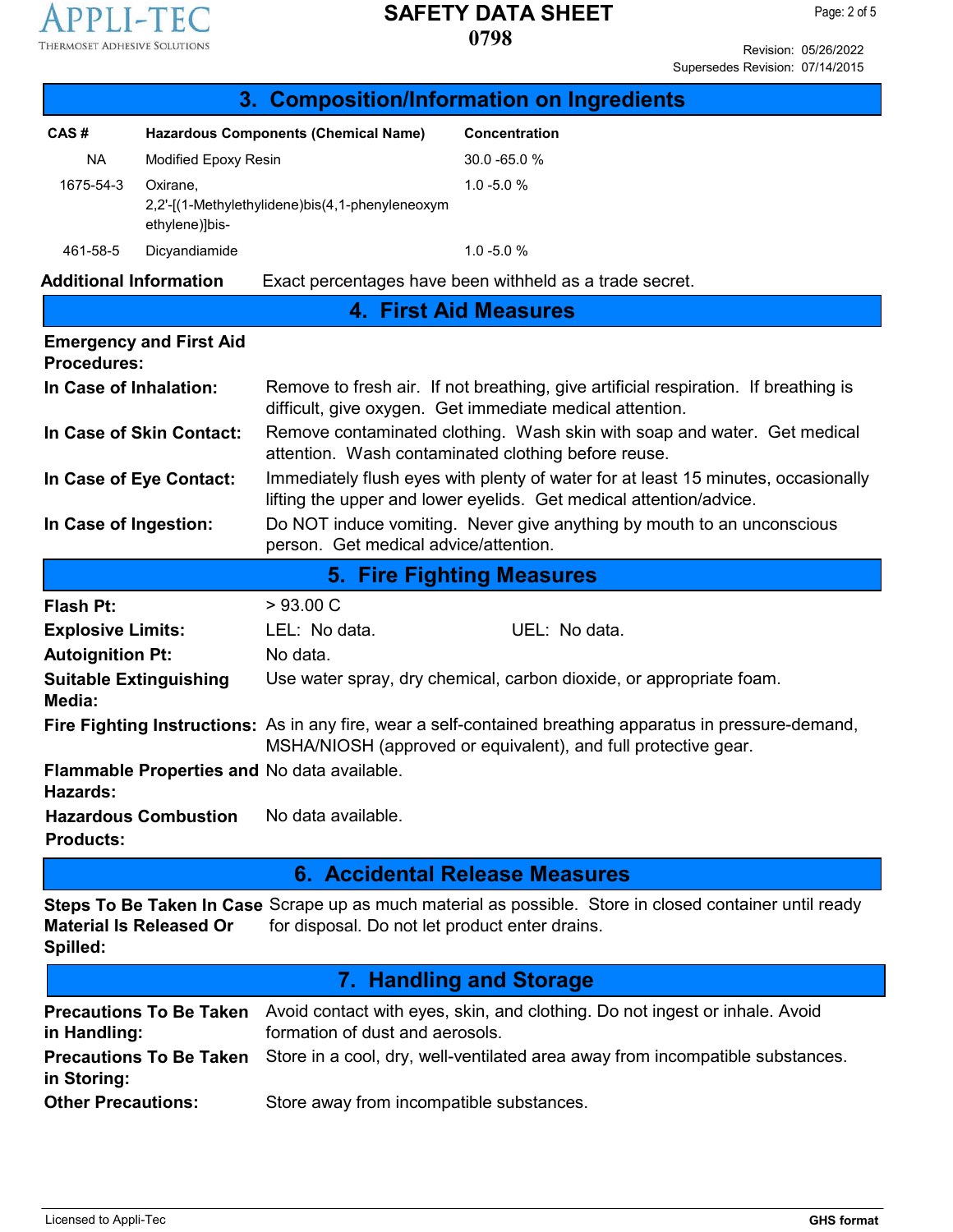

Revision: 05/26/2022 Supersedes Revision: 07/14/2015

|                                                       |                                  | 8. Exposure Controls/Personal Protection                                                  |                         |               |                                                                                                                                                                 |                     |
|-------------------------------------------------------|----------------------------------|-------------------------------------------------------------------------------------------|-------------------------|---------------|-----------------------------------------------------------------------------------------------------------------------------------------------------------------|---------------------|
| CAS#                                                  | <b>Partial Chemical Name</b>     |                                                                                           | <b>OSHA TWA</b>         |               | <b>ACGIH TWA</b>                                                                                                                                                | <b>Other Limits</b> |
| <b>NA</b>                                             | Modified Epoxy Resin             |                                                                                           | No data.                |               | No data.                                                                                                                                                        | No data.            |
| 1675-54-3                                             | Oxirane,                         |                                                                                           | No data.                |               | No data.                                                                                                                                                        | No data.            |
|                                                       | leneoxymethylene)]bis-           | 2,2'-[(1-Methylethylidene)bis(4,1-pheny                                                   |                         |               |                                                                                                                                                                 |                     |
| 461-58-5                                              | Dicyandiamide                    |                                                                                           | TWA: 5 mg/m3            |               | CEIL: 5 mg/m3 (salts)                                                                                                                                           | No data.            |
| <b>Respiratory Equipment</b>                          |                                  |                                                                                           |                         |               | Use a NIOSH/MSHA or European Standard EN 149 approved respirator if                                                                                             |                     |
| (Specify Type):                                       |                                  |                                                                                           |                         |               | exposure limits are exceeded or if irritation or other symptoms are experienced.                                                                                |                     |
| <b>Eye Protection:</b>                                |                                  | Safety glasses.                                                                           |                         |               |                                                                                                                                                                 |                     |
| <b>Protective Gloves:</b>                             |                                  |                                                                                           |                         |               | Wear appropriate protective gloves to prevent skin exposure.                                                                                                    |                     |
|                                                       |                                  | Other Protective Clothing: Wear appropriate protective clothing to prevent skin exposure. |                         |               |                                                                                                                                                                 |                     |
| <b>Engineering Controls</b>                           |                                  |                                                                                           |                         |               | Use adequate general or local exhaust ventilation to keep airborne                                                                                              |                     |
| (Ventilation etc.):                                   |                                  |                                                                                           |                         |               | concentrations below the permissible exposure limits. Facilities storing or<br>utilizing this material should be equipped with an eyewash facility and a safety |                     |
|                                                       |                                  | shower.                                                                                   |                         |               |                                                                                                                                                                 |                     |
|                                                       |                                  | 9. Physical and Chemical Properties                                                       |                         |               |                                                                                                                                                                 |                     |
| <b>Physical States:</b>                               |                                  | [ ] Gas                                                                                   | [ ] Liquid<br>[X] Solid |               |                                                                                                                                                                 |                     |
| <b>Appearance and Odor:</b>                           |                                  | Appearance: Violet. Solid.                                                                |                         |               |                                                                                                                                                                 |                     |
|                                                       |                                  | Odor: weak odor.                                                                          |                         |               |                                                                                                                                                                 |                     |
| pH:                                                   |                                  | No data.                                                                                  |                         |               |                                                                                                                                                                 |                     |
| <b>Melting Point:</b>                                 |                                  | No data.                                                                                  |                         |               |                                                                                                                                                                 |                     |
| <b>Boiling Point:</b><br><b>Flash Pt:</b>             |                                  | No data.<br>>93.00 C                                                                      |                         |               |                                                                                                                                                                 |                     |
| <b>Evaporation Rate:</b>                              |                                  | No data.                                                                                  |                         |               |                                                                                                                                                                 |                     |
| <b>Flammability (solid,</b>                           |                                  | No data available.                                                                        |                         |               |                                                                                                                                                                 |                     |
| gas):                                                 |                                  |                                                                                           |                         |               |                                                                                                                                                                 |                     |
| <b>Explosive Limits:</b>                              |                                  | LEL: No data.                                                                             |                         | UEL: No data. |                                                                                                                                                                 |                     |
| Vapor Pressure (vs. Air                               |                                  | No data.                                                                                  |                         |               |                                                                                                                                                                 |                     |
| or mm Hg):                                            |                                  |                                                                                           |                         |               |                                                                                                                                                                 |                     |
| Vapor Density (vs. Air =<br>$1)$ :                    |                                  | No data.                                                                                  |                         |               |                                                                                                                                                                 |                     |
| $1)$ :                                                | <b>Specific Gravity (Water =</b> | No data.                                                                                  |                         |               |                                                                                                                                                                 |                     |
| <b>Solubility in Water:</b>                           |                                  | No data.                                                                                  |                         |               |                                                                                                                                                                 |                     |
| <b>Saturated Vapor</b><br><b>Concentration:</b>       |                                  | No data.                                                                                  |                         |               |                                                                                                                                                                 |                     |
| <b>Octanol/Water Partition</b><br><b>Coefficient:</b> |                                  | No data.                                                                                  |                         |               |                                                                                                                                                                 |                     |
| <b>Autoignition Pt:</b>                               |                                  | No data.                                                                                  |                         |               |                                                                                                                                                                 |                     |
| <b>Decomposition</b><br>Temperature:                  |                                  | No data.                                                                                  |                         |               |                                                                                                                                                                 |                     |
| <b>Viscosity:</b>                                     |                                  | No data.                                                                                  |                         |               |                                                                                                                                                                 |                     |
| Information with regard<br>to primary physical        |                                  |                                                                                           |                         |               |                                                                                                                                                                 |                     |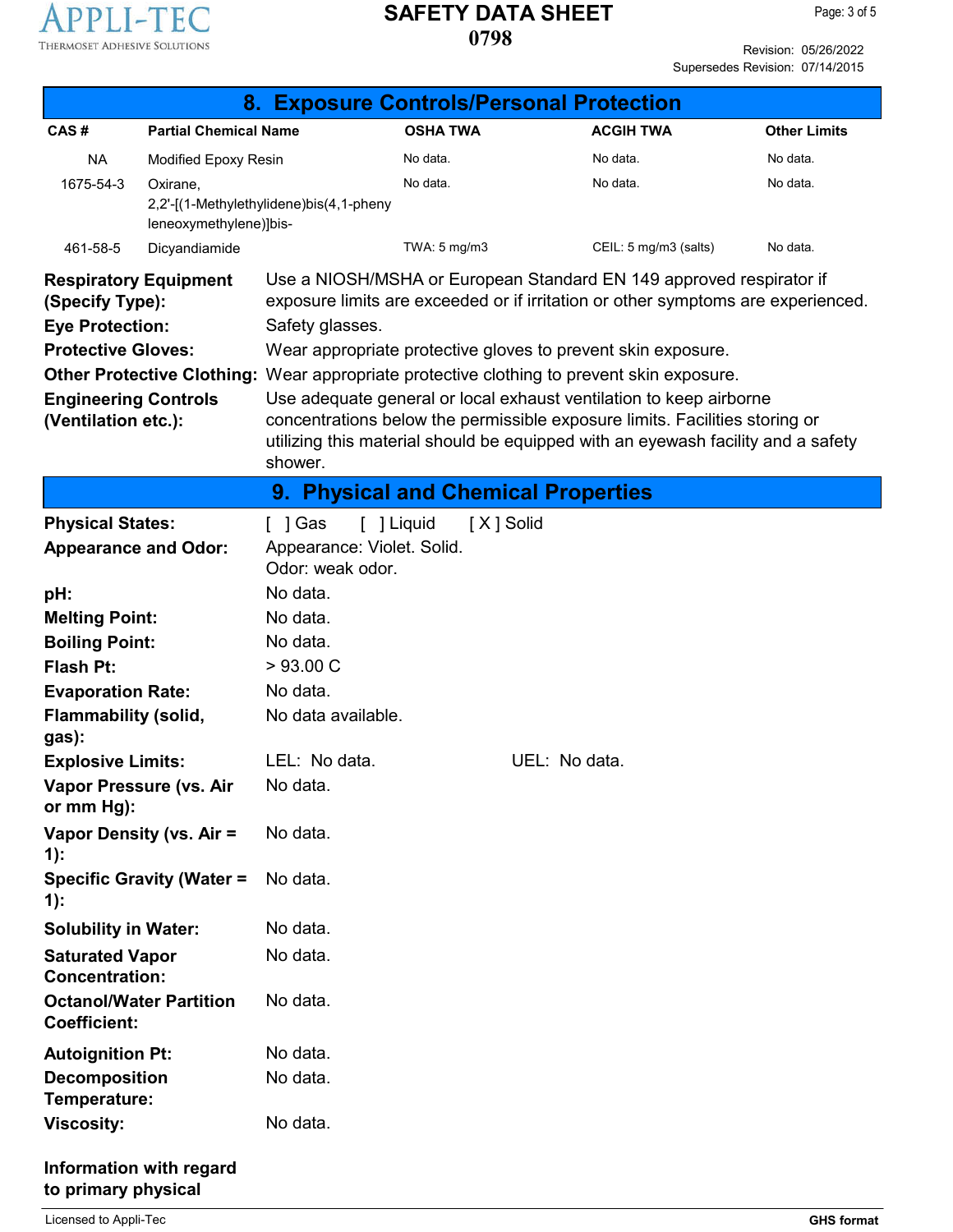

Revision: 05/26/2022 Supersedes Revision: 07/14/2015

### **hazard:**

|                                                                                                   | <b>10. Stability and Reactivity</b>                                                                                                                                                                                                                                           |              |           |               |  |
|---------------------------------------------------------------------------------------------------|-------------------------------------------------------------------------------------------------------------------------------------------------------------------------------------------------------------------------------------------------------------------------------|--------------|-----------|---------------|--|
| <b>Stability:</b>                                                                                 | Unstable [ ]<br>Stable [X]                                                                                                                                                                                                                                                    |              |           |               |  |
| <b>Conditions To Avoid -</b><br>Instability:                                                      | Avoid heating masses of film greater than 1 pound total. Avoid heating unless<br>curing surfaces to be bonded. Failure to observe these precautions may result<br>in excessive heat build-up causing exotherm. The exotherm has the potential<br>for release of toxic gasses. |              |           |               |  |
| Incompatibility - Materials Strong acids, Strong oxidizing agents.<br><b>To Avoid:</b>            |                                                                                                                                                                                                                                                                               |              |           |               |  |
| or Byproducts:                                                                                    | Hazardous Decomposition oxides of carbon. Nitrogen oxides, Aldehydes, Acids. Undetermined organics.                                                                                                                                                                           |              |           |               |  |
| <b>Possibility of Hazardous</b><br><b>Reactions:</b>                                              | Will occur $[X]$<br>Will not occur [ ]                                                                                                                                                                                                                                        |              |           |               |  |
| <b>Conditions To Avoid -</b><br><b>Hazardous Reactions:</b>                                       | No data available.                                                                                                                                                                                                                                                            |              |           |               |  |
|                                                                                                   | <b>11. Toxicological Information</b>                                                                                                                                                                                                                                          |              |           |               |  |
| Toxicological Information: No data available.                                                     |                                                                                                                                                                                                                                                                               |              |           |               |  |
| Sensitization:                                                                                    | Skin sensitization.                                                                                                                                                                                                                                                           |              |           |               |  |
|                                                                                                   | <b>12. Ecological Information</b>                                                                                                                                                                                                                                             |              |           |               |  |
| No data available.                                                                                |                                                                                                                                                                                                                                                                               |              |           |               |  |
| <b>13. Disposal Considerations</b>                                                                |                                                                                                                                                                                                                                                                               |              |           |               |  |
| Observe all federal, state, and local environmental regulations.<br><b>Waste Disposal Method:</b> |                                                                                                                                                                                                                                                                               |              |           |               |  |
|                                                                                                   | <b>14. Transport Information</b>                                                                                                                                                                                                                                              |              |           |               |  |
| <b>LAND TRANSPORT (US DOT):</b>                                                                   |                                                                                                                                                                                                                                                                               |              |           |               |  |
| <b>DOT Proper Shipping</b><br>Name:                                                               | Not Regulated.                                                                                                                                                                                                                                                                |              |           |               |  |
| <b>DOT Hazard Class:</b>                                                                          |                                                                                                                                                                                                                                                                               |              |           |               |  |
| <b>UN/NA Number:</b>                                                                              |                                                                                                                                                                                                                                                                               |              |           |               |  |
| <b>MARINE TRANSPORT (IMDG/IMO):</b>                                                               |                                                                                                                                                                                                                                                                               |              |           |               |  |
| <b>IMDG/IMO Shipping Name: Not Regulated.</b>                                                     |                                                                                                                                                                                                                                                                               |              |           |               |  |
| <b>UN Number:</b><br><b>Packing Group:</b><br><b>Hazard Class:</b>                                |                                                                                                                                                                                                                                                                               |              |           |               |  |
| AIR TRANSPORT (ICAO/IATA):                                                                        |                                                                                                                                                                                                                                                                               |              |           |               |  |
| <b>ICAO/IATA Shipping Name: Not Regulated.</b>                                                    |                                                                                                                                                                                                                                                                               |              |           |               |  |
| <b>UN Number:</b><br><b>Packing Group:</b>                                                        |                                                                                                                                                                                                                                                                               |              |           |               |  |
| <b>Hazard Class:</b>                                                                              |                                                                                                                                                                                                                                                                               |              |           |               |  |
| <b>15. Regulatory Information</b>                                                                 |                                                                                                                                                                                                                                                                               |              |           |               |  |
| EPA SARA (Superfund Amendments and Reauthorization Act of 1986) Lists                             |                                                                                                                                                                                                                                                                               |              |           |               |  |
| CAS#                                                                                              | <b>Hazardous Components (Chemical Name)</b>                                                                                                                                                                                                                                   | S. 302 (EHS) | S. 304 RQ | S. 313 (TRI)  |  |
| <b>NA</b><br>Modified Epoxy Resin                                                                 |                                                                                                                                                                                                                                                                               | No           | No.       | No            |  |
| 1675-54-3<br>Oxirane,<br>ethylene)]bis-                                                           | 2,2'-[(1-Methylethylidene)bis(4,1-phenyleneoxym                                                                                                                                                                                                                               | No           | No        | No            |  |
| 461-58-5<br>Dicyandiamide                                                                         |                                                                                                                                                                                                                                                                               | No           | No        | Yes-Cat. N106 |  |